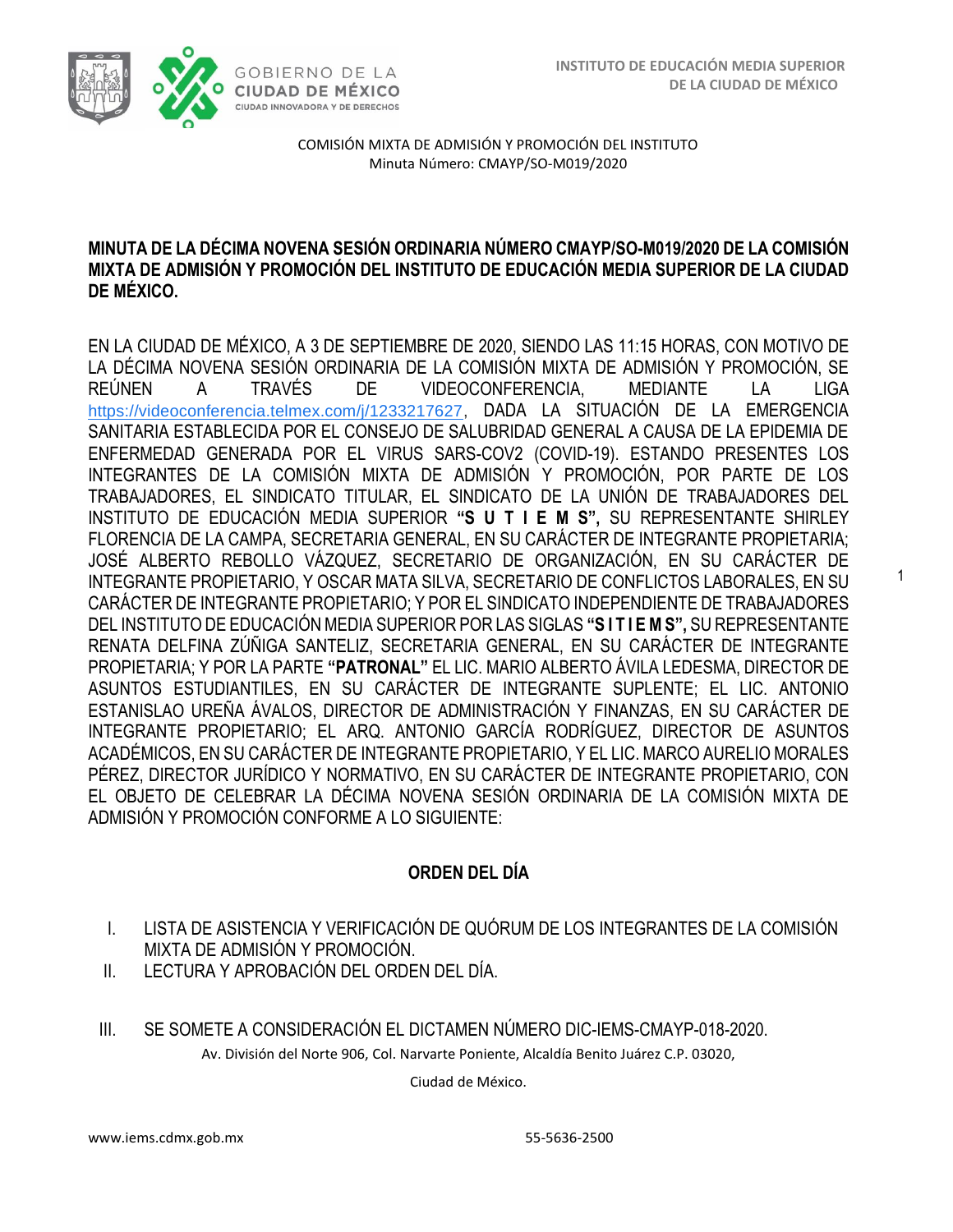

### IV. SE PROPONE FECHA PARA LA CELEBRACIÓN DE LA VIGÉSIMA SESIÓN ORDINARIA DE LA COMISIÓN MIXTA DE ADMISIÓN Y PROMOCIÓN.

# **M I N U T A**

**PRIMERO.-** DE ACUERDO CON LA LISTA DE ASISTENCIA DE LOS INTEGRANTES DE LA COMISIÓN, EXISTE QUÓRUM LEGAL VÁLIDO PARA LLEVAR A CABO LA DÉCIMA NOVENA SESIÓN ORDINARIA DE LA COMISIÓN MIXTA DE ADMISIÓN Y PROMOCIÓN.

**SEGUNDO.-** PREVIA LECTURA SE APRUEBA EL ORDEN DEL DÍA PROPUESTO POR LOS INTEGRANTES.

**TERCERO.-** LOS INTEGRANTES DE LA COMISIÓN MIXTA DE ADMISIÓN Y PROMOCIÓN APRUEBAN EN TODAS Y CADA UNA DE SUS PARTES EL DICTAMEN **DIC-IEMS-CMAYP-018-2020**, PARA TODOS LOS EFECTOS ADMINISTRATIVOS CORRESPONDIENTES.

**CUARTO.-** SE ACUERDA FECHA PARA LA CELEBRACIÓN DE LA VIGÉSIMA SESIÓN ORDINARIA DE LA COMISIÓN MIXTA DE ADMISIÓN Y PROMOCIÓN EL DÍA 10 DE SEPTIEMBRE DE 2020, A LAS 11:00 HRS. SE ENVIARÁ MEDIANTE CORREO ELECTRÓNICO LA LIGA DE LA VIDEOCONFERENCIA A LOS INTEGRANTES, PREVIO A LA SESIÓN RESPECTIVA.

**QUINTO.-** LA DIRECCIÓN DE ADMINISTRACIÓN Y FINANZAS Y LA DIRECCIÓN DE ASUNTOS ACADÉMICOS, EN EL ÁMBITO DE SUS RESPECTIVAS COMPETENCIAS REALIZARÁN LOS ACTOS Y ACCIONES CONDUCENTES A EFECTO DE DAR SEGUIMIENTO EN SUS TÉRMINOS AL DICTAMEN **DIC-IEMS-CMAYP-018-2020**, ASÍ COMO PARA TODOS LOS EFECTOS ADMINISTRATIVOS CORRESPONDIENTES.

**SEXTO.-** LOS ACUERDOS TOMADOS EN LA PRESENTE SESIÓN, SON VÁLIDOS Y SURTIRÁN SUS EFECTOS LEGALES Y JURÍDICOS EN TÉRMINOS DE LO DISPUESTO POR EL ARTÍCULO TERCERO, PÁRRAFOS SÉPTIMO Y OCTAVO DEL "ACUERDO POR EL QUE SE AUTORIZA EL USO DE MEDIOS REMOTOS TECNOLÓGICOS DE COMUNICACIÓN COMO MEDIOS OFICIALES PARA CONTINUAR CON LAS FUNCIONES ESENCIALES Y SE ESTABLECEN MEDIDAS PARA LA CELEBRACIÓN DE LAS SESIONES DE LOS ÓRGANOS COLEGIADOS EN LAS DEPENDENCIAS, ÓRGANOS DESCONCENTRADOS, ENTIDADES DE LA ADMINISTRACIÓN PÚBLICA Y ALCALDÍAS DE LA CIUDAD DE MÉXICO, CON MOTIVO DE LA EMERGENCIA SANITARIA POR CAUSAS DE FUERZA MAYOR DEL CONSEJO DE SALUD DE LA CIUDAD DE MÉXICO", PUBLICADO EN LA GACETA OFICIAL DE LA CIUDAD DE MÉXICO EL 06 DE ABRIL DE 2020".

Av. División del Norte 906, Col. Narvarte Poniente, Alcaldía Benito Juárez C.P. 03020,

Ciudad de México.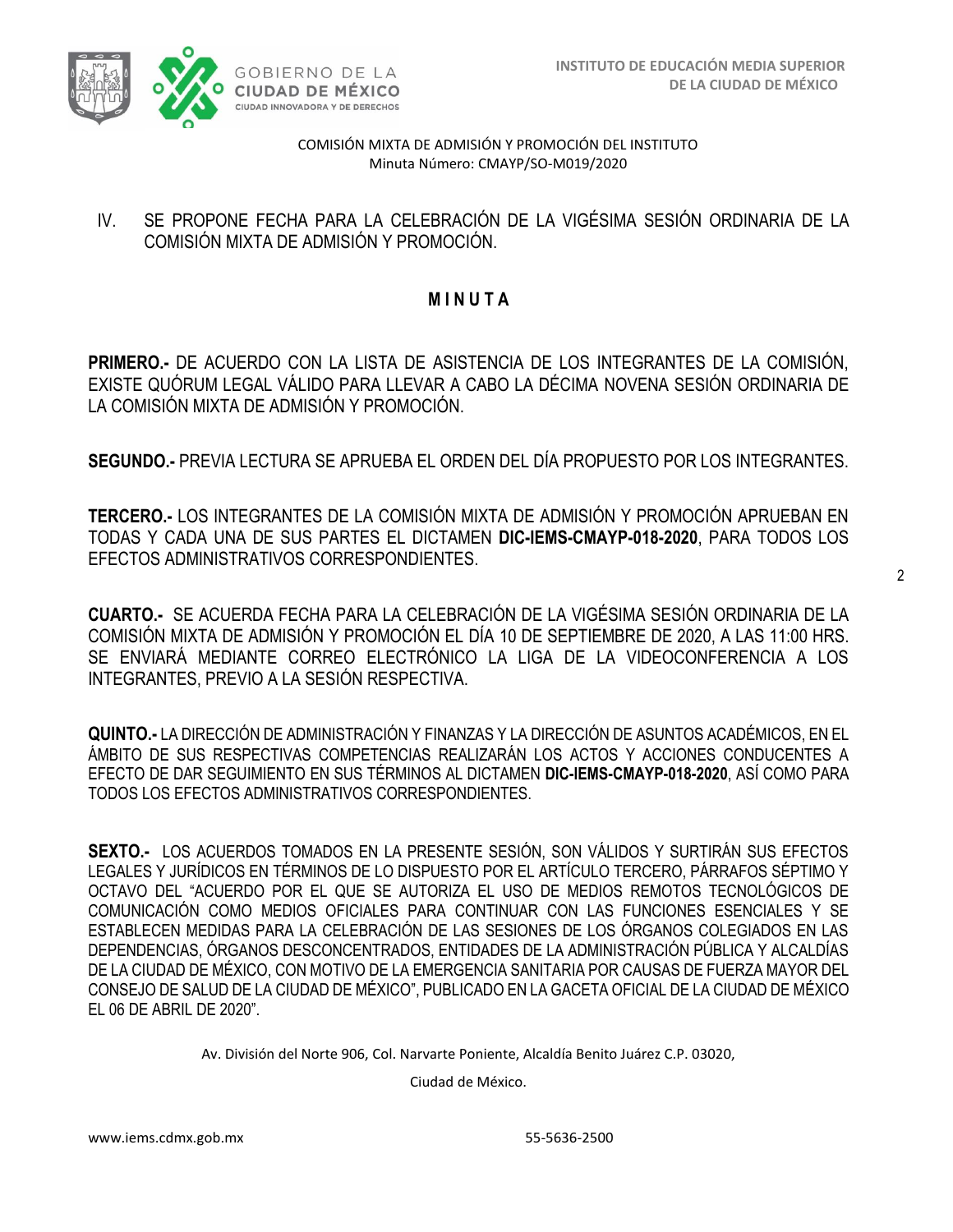

**SÉPTIMO.-** AGOTADOS EN SU TOTALIDAD LOS ASUNTOS DEL ORDEN DEL DÍA, LOS INTEGRANTES DE LA COMISIÓN EXPRESARON SU CONSENTIMIENTO SIN MEDIAR ALGÚN VICIO DE LA VOLUNTAD, RESPECTO DE LA MINUTA EMITIDA, LA QUE SURTIRÁ SUS EFECTOS LEGALES A PARTIR DE SU PUBLICACIÓN EN LA PÁGINA OFICIAL DEL INSTITUTO DE CONFORMIDAD CON EL NUMERAL SÉPTIMO DE LA PRESENTE MINUTA, Y LAS FIRMAS AUTÓGRAFAS DE LOS QUE EN ELLA INTERVINIERON SE ASENTARAN UNA VEZ TERMINADA LA EMERGENCIA SANITARIA.

---------------------------------------------------------------------------------------------------------------------------------------------------- ESTE DOCUMENTO SE CONCLUYE SIENDO LAS 14:09 HORAS DEL 3 DE SEPTIEMBRE DE 2020------------- ----------------------------------------------------------------------------------------------------------------------------------------------------

-----------------------------------------------------------------------------------------------------------------------------------------------------

3

Av. División del Norte 906, Col. Narvarte Poniente, Alcaldía Benito Juárez C.P. 03020, Ciudad de México.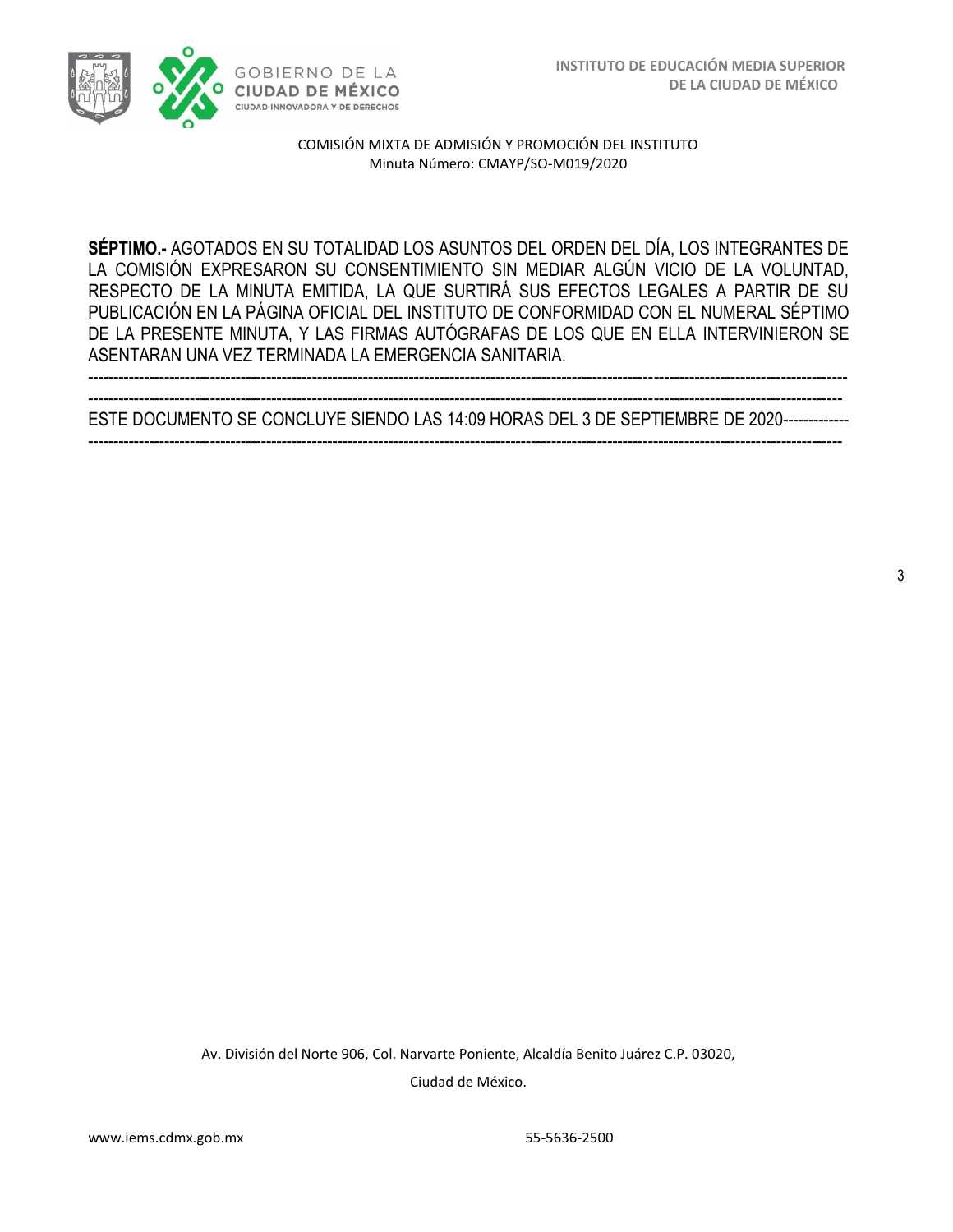

**FIRMAN LAS PARTES**

# **POR PARTE DE LOS TRABAJADORES DEL IEMS**

## **SHIRLEY FLORENCIA DE LA CAMPA RENATA DELFINA ZUÑIGA SANTELIZ**

INTEGRANTE PROPIETARIA SECRETARIA GENERAL DEL SINDICATO DE LA UNIÓN DE TRABAJADORES DEL INSTITUTO DE EDUCACIÓN MEDIA **SUPERIOR** (SUTIEMS)

INTEGRANTE PROPIETARIA SECRETARIA GENERAL DEL SINDICATO INDEPENDIENTE DE TRABAJADORES DEL INSTITUTO DE EDUCACIÓN MEDIA SUPERIOR (SITIEMS)

# **JOSÉ ALBERTO REBOLLO VÁZQUEZ OSCAR MATA SILVA**

INTEGRANTE PROPIETARIO SECRETARIO DE ORGANIZACIÓN DEL SINDICATO DE LA UNIÓN DE TRABAJADORES DEL INSTITUTO DE EDUCACIÓN MEDIA SUPERIOR (SUTIEMS)

INTEGRANTE PROPIETARIO SECRETARIO DE CONFLICTOS LABORALES DEL SINDICATO DE LA UNIÓN DE TRABAJADORES DEL INSTITUTO DE EDUCACIÓN MEDIA SUPERIOR (SUTIEMS)

Av. División del Norte 906, Col. Narvarte Poniente, Alcaldía Benito Juárez C.P. 03020,

Ciudad de México.